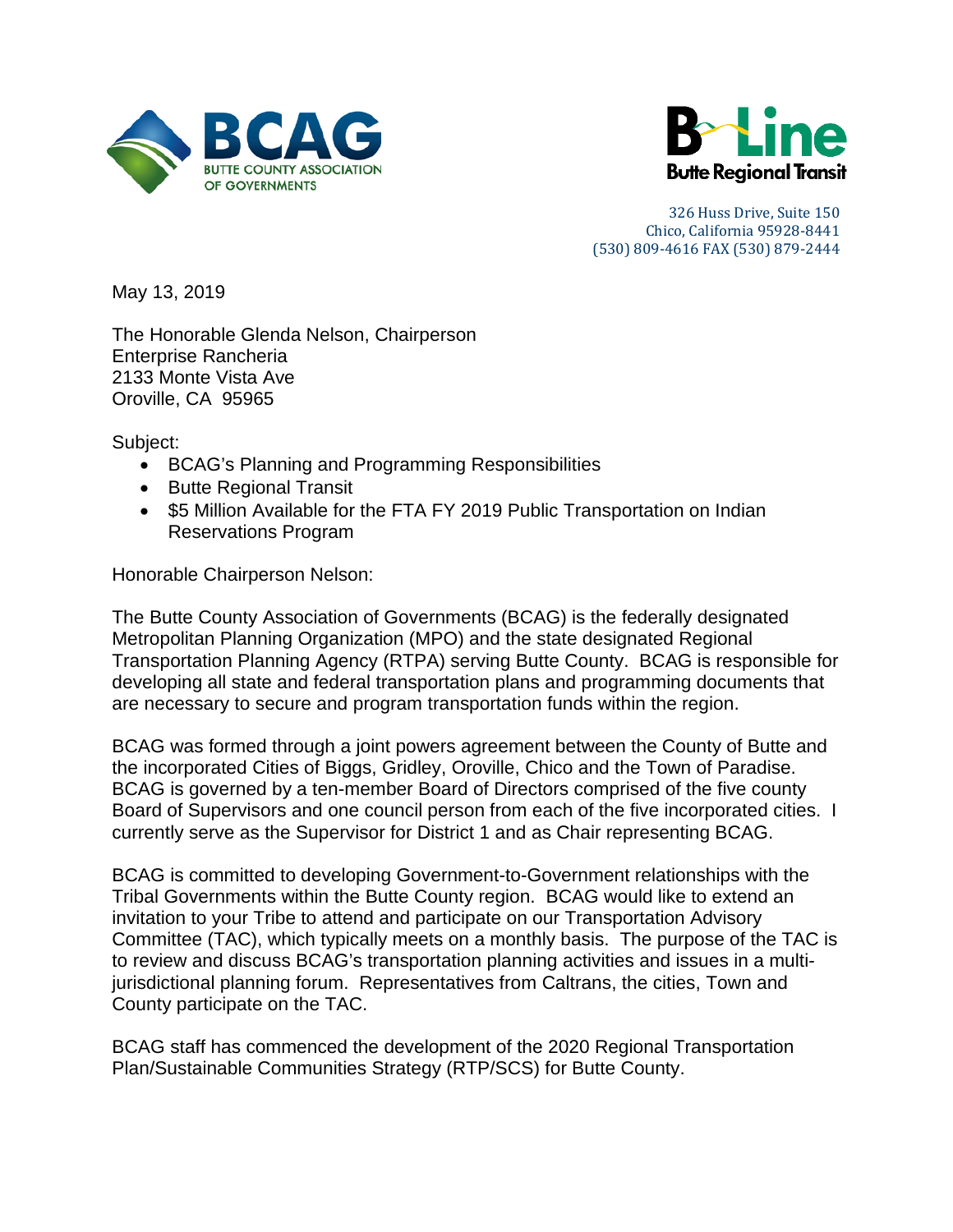Honorable Glenda Nelson May 13, 2019 Page 2

\_\_\_\_\_\_\_\_\_\_\_\_\_\_\_\_\_\_\_\_

This is a federally required long-range transportation planning document that is updated every four years. The purpose of this document is to identify Butte County's long-term transportation needs for all travel modes. The RTP/SCS will cover the period between 2020 and 2040. All projects selected for programming into the Regional Transportation Improvement Program (RTIP) and the Federal Transportation Improvement Program (FTIP) are required to be included in the RTP.

BCAG is also responsible for preparing, adopting and submitting a Federal Transportation Improvement Program (FTIP) to [Caltrans,](http://www.dot.ca.gov/) the Federal Highway Administration [\(FHWA\)](http://www.fhwa.dot.gov/tea21/), and the Federal Transit Administration [\(FTA\)](http://www.fta.dot.gov/). The FTIP is a programming document that identifies all transportation projects and programs that are funded with federal transportation funds or require some type of approval from the FHWA or FTA in Butte County. This programming document covers a four federal fiscal year cycle and is updated every two years. Projects identified in the FTIP typically include:

- streets and roads
- highways
- transit
- safety
- bridge reconstruction
- active transportation projects (federally funded bike and pedestrian projects)
- other programs that receive federal dollars or require some type of federal approval

As we develop and update BCAG's RTP/SCS and short-range programming documents, **we welcome any input you may have**. **BCAG would welcome the opportunity for staff to provide your Tribe with a workshop on these activities or any other item concerning BCAG at your convenience**. For your awareness, BCAG owns and operates Butte Regional Transit as well.

All material concerning these items are posted on the Internet at BCAG's website at: <http://www.bcag.org/> as they are developed.

For your information, the Federal Transit Administration (FTA) recently announced \$5 million in FY 2019 Public Transportation on Indian Reservations Program funds. The primary purpose of the competitive program is to support planning, capital, and, in limited circumstances, operating assistance for tribal public transit services. For more information, please visit FTA's website here: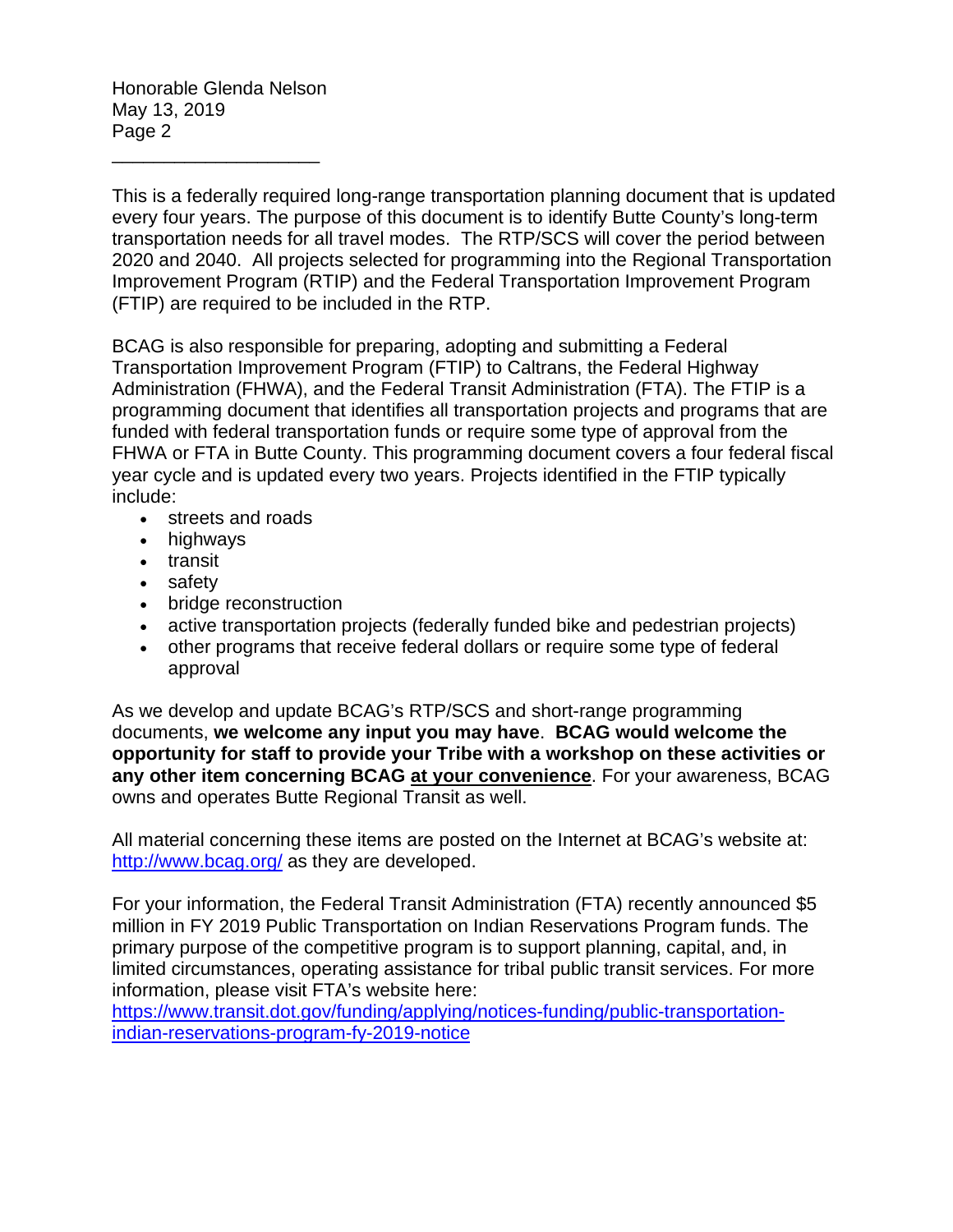Honorable Glenda Nelson May 13, 2019 Page 3

\_\_\_\_\_\_\_\_\_\_\_\_\_\_\_\_\_\_\_\_

If you have any questions please give me a call or you can contact Mr. Jon Clark, Executive Director of BCAG at 530-809-4616, or Mr. Ivan Garcia, Transportation Programming Specialist at the same number or by email directly at [igarcia@bcag.org.](mailto:igarcia@bcag.org) We look forward to working with you.

Bill Connelly

Bill Connelly, Chair Butte County Association of Governments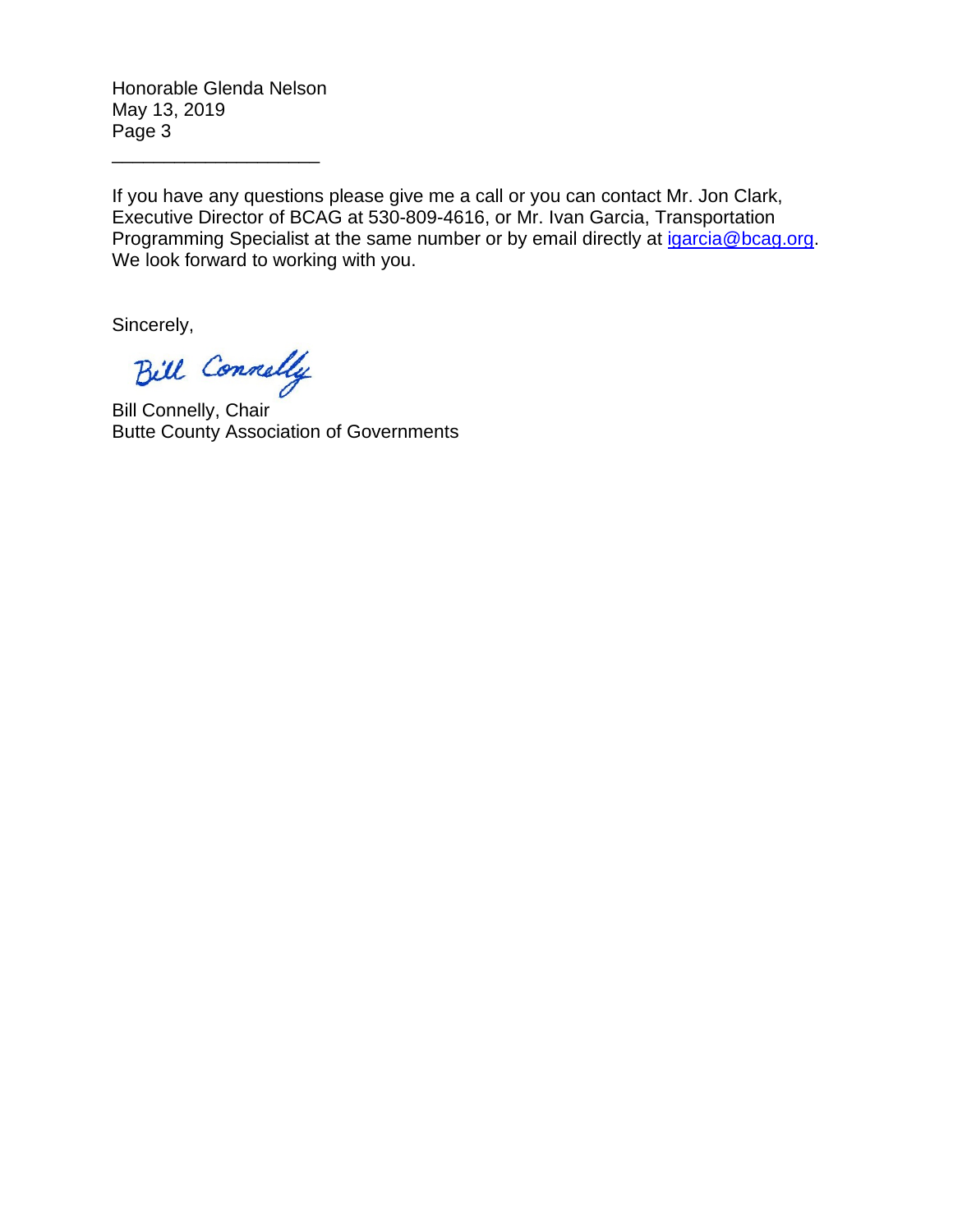



May 13, 2019

The Honorable James Edwards, Chairperson Berry Creek Rancheria 5 Tyme Way Oroville, CA 95966

Subject:

- BCAG's Planning and Programming Responsibilities
- Butte Regional Transit
- \$5 Million Available for the FTA FY 2019 Public Transportation on Indian Reservations Program

Honorable Chairperson Edwards:

The Butte County Association of Governments (BCAG) is the federally designated Metropolitan Planning Organization (MPO) and the state designated Regional Transportation Planning Agency (RTPA) serving Butte County. BCAG is responsible for developing all state and federal transportation plans and programming documents that are necessary to secure and program transportation funds within the region.

BCAG was formed through a joint powers agreement between the County of Butte and the incorporated Cities of Biggs, Gridley, Oroville, Chico and the Town of Paradise. BCAG is governed by a ten-member Board of Directors comprised of the five county Board of Supervisors and one council person from each of the five incorporated cities. I currently serve as the Supervisor for District 1 and as Chair representing BCAG.

BCAG is committed to developing Government-to-Government relationships with the Tribal Governments within the Butte County region. BCAG would like to extend an invitation to your Tribe to attend and participate on our Transportation Advisory Committee (TAC), which typically meets on a monthly basis. The purpose of the TAC is to review and discuss BCAG's transportation planning activities and issues in a multijurisdictional planning forum. Representatives from Caltrans, the cities, Town and County participate on the TAC.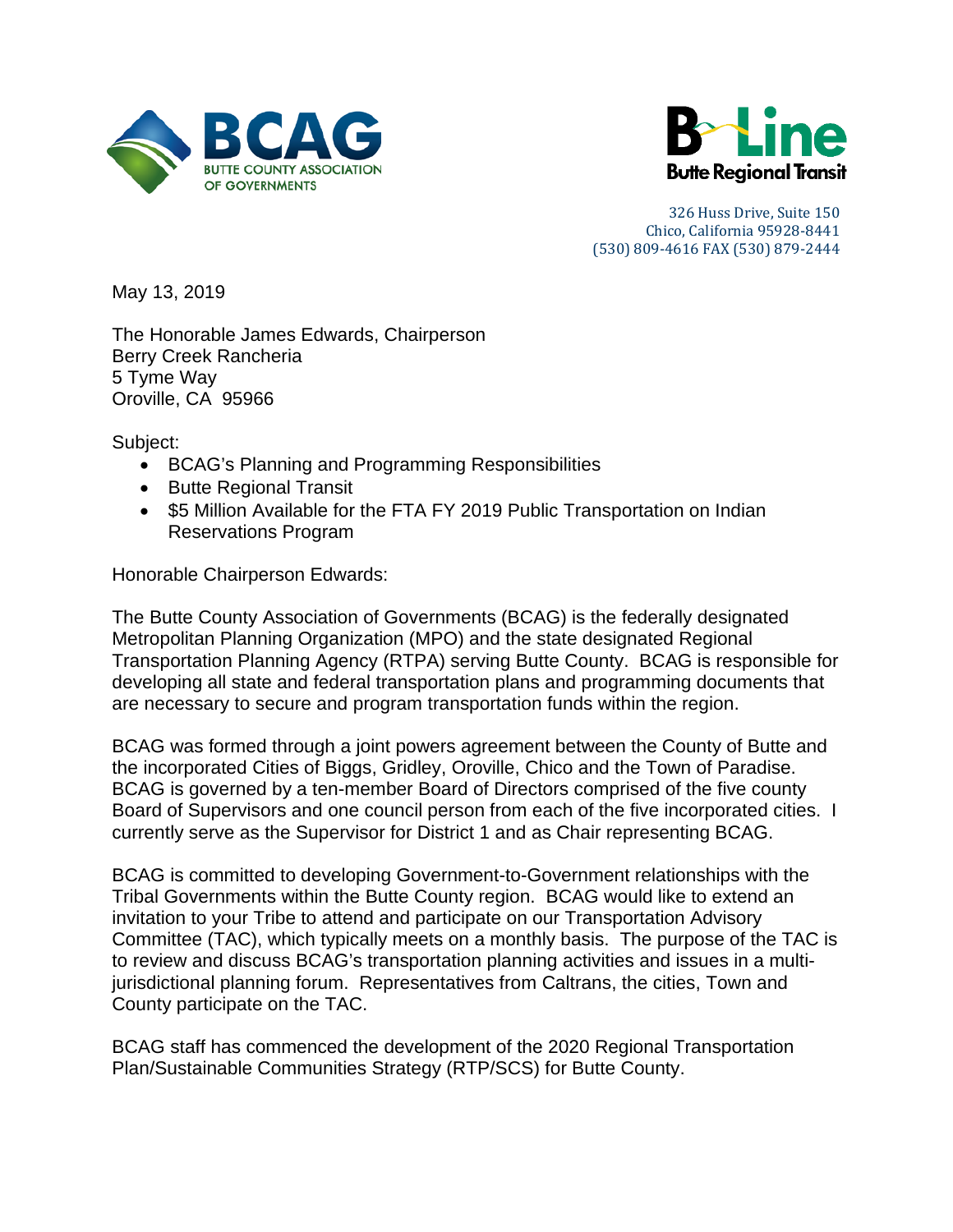Honorable James Edwards May 13, 2019 Page 2

\_\_\_\_\_\_\_\_\_\_\_\_\_\_\_\_\_\_\_\_

This is a federally required long-range transportation planning document that is updated every four years. The purpose of this document is to identify Butte County's long-term transportation needs for all travel modes. The RTP/SCS will cover the period between 2020 and 2040. All projects selected for programming into the Regional Transportation Improvement Program (RTIP) and the Federal Transportation Improvement Program (FTIP) are required to be included in the RTP.

BCAG is also responsible for preparing, adopting and submitting a Federal Transportation Improvement Program (FTIP) to [Caltrans,](http://www.dot.ca.gov/) the Federal Highway Administration [\(FHWA\)](http://www.fhwa.dot.gov/tea21/), and the Federal Transit Administration [\(FTA\)](http://www.fta.dot.gov/). The FTIP is a programming document that identifies all transportation projects and programs that are funded with federal transportation funds or require some type of approval from the FHWA or FTA in Butte County. This programming document covers a four federal fiscal year cycle and is updated every two years. Projects identified in the FTIP typically include:

- streets and roads
- highways
- transit
- safety
- bridge reconstruction
- active transportation projects (federally funded bike and pedestrian projects)
- other programs that receive federal dollars or require some type of federal approval

As we develop and update BCAG's RTP/SCS and short-range programming documents, **we welcome any input you may have**. **BCAG would welcome the opportunity for staff to provide your Tribe with a workshop on these activities or any other item concerning BCAG at your convenience**. For your awareness, BCAG owns and operates Butte Regional Transit as well.

All material concerning these items are posted on the Internet at BCAG's website at: <http://www.bcag.org/> as they are developed.

For your information, the Federal Transit Administration (FTA) recently announced \$5 million in FY 2019 Public Transportation on Indian Reservations Program funds. The primary purpose of the competitive program is to support planning, capital, and, in limited circumstances, operating assistance for tribal public transit services. For more information, please visit FTA's website here: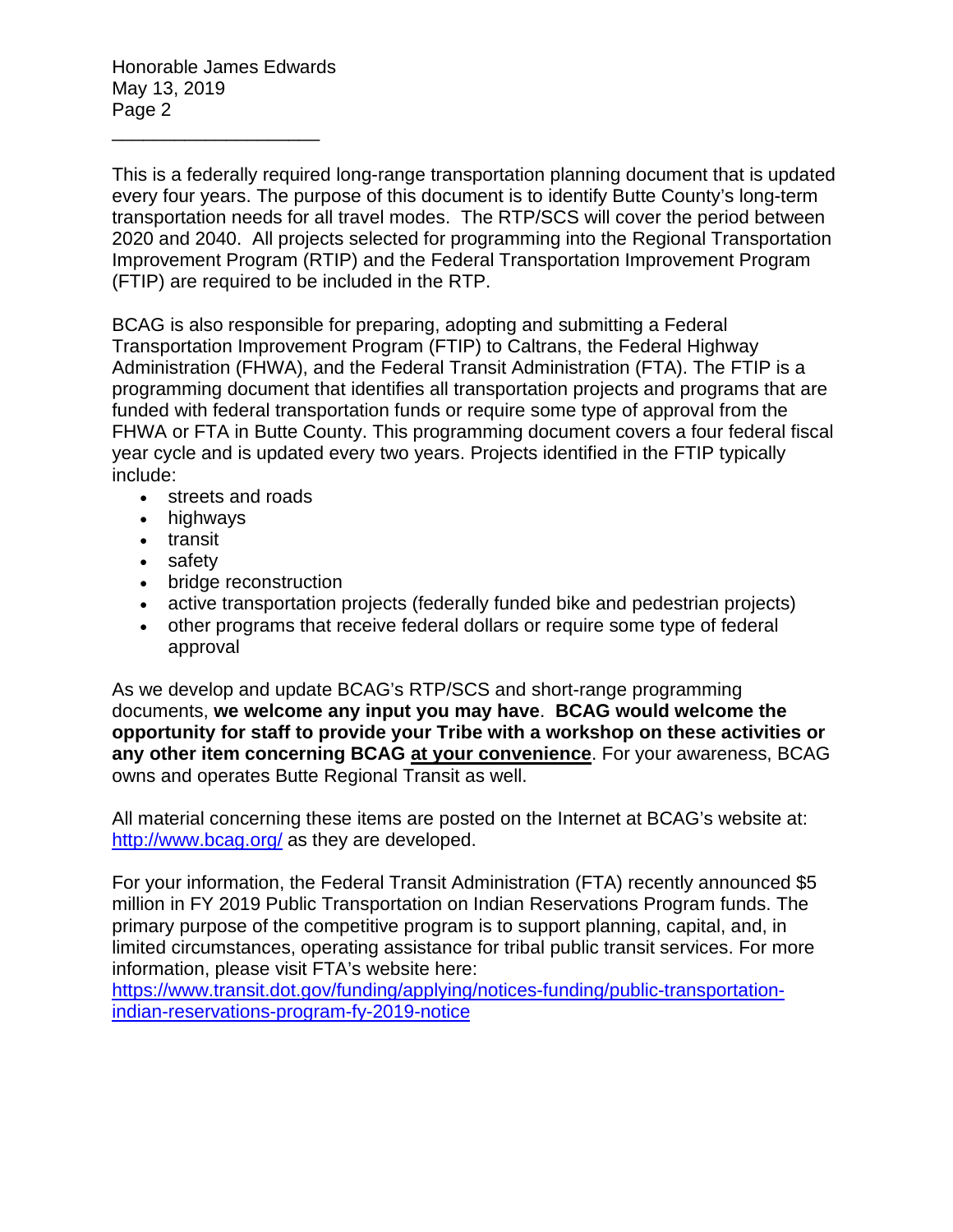Honorable James Edwards May 13, 2019 Page 3

\_\_\_\_\_\_\_\_\_\_\_\_\_\_\_\_\_\_\_\_

If you have any questions please give me a call or you can contact Mr. Jon Clark, Executive Director of BCAG at 530-809-4616, or Mr. Ivan Garcia, Transportation Programming Specialist at the same number or by email directly at [igarcia@bcag.org.](mailto:igarcia@bcag.org) We look forward to working with you.

Bill Connelly

Bill Connelly, Chair Butte County Association of Governments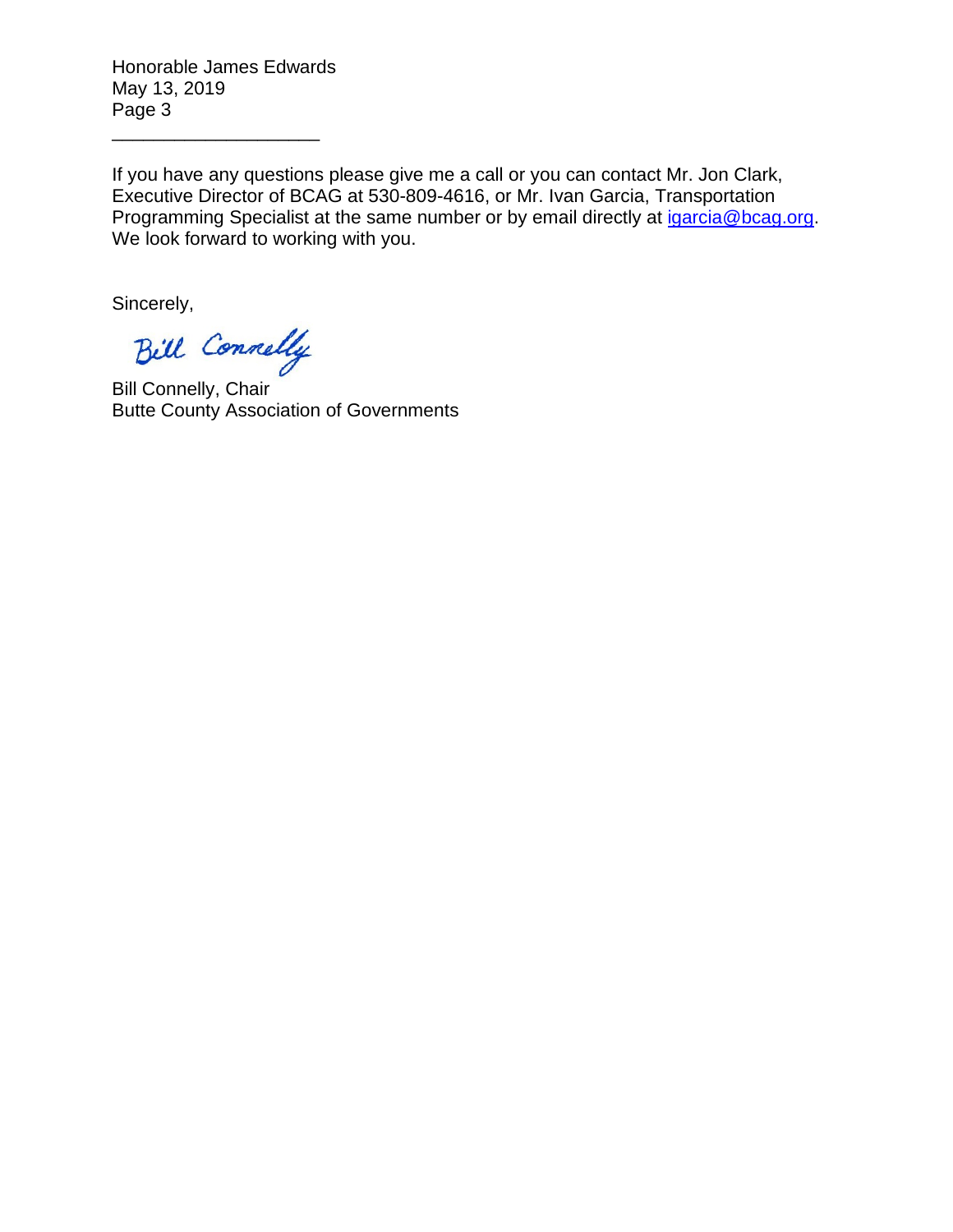



May 13, 2019

The Honorable Gary Archuleta, Chairperson Mooretown Rancheria #1 Alverda Drive Oroville, CA 95966

Subject:

- BCAG's Planning and Programming Responsibilities
- Butte Regional Transit
- \$5 Million Available for the FTA FY 2019 Public Transportation on Indian Reservations Program

Honorable Chairperson Archuleta:

The Butte County Association of Governments (BCAG) is the federally designated Metropolitan Planning Organization (MPO) and the state designated Regional Transportation Planning Agency (RTPA) serving Butte County. BCAG is responsible for developing all state and federal transportation plans and programming documents that are necessary to secure and program transportation funds within the region.

BCAG was formed through a joint powers agreement between the County of Butte and the incorporated Cities of Biggs, Gridley, Oroville, Chico and the Town of Paradise. BCAG is governed by a ten-member Board of Directors comprised of the five county Board of Supervisors and one council person from each of the five incorporated cities. I currently serve as the Supervisor for District 1 and as Chair representing BCAG.

BCAG is committed to developing Government-to-Government relationships with the Tribal Governments within the Butte County region. BCAG would like to extend an invitation to your Tribe to attend and participate on our Transportation Advisory Committee (TAC), which typically meets on a monthly basis. The purpose of the TAC is to review and discuss BCAG's transportation planning activities and issues in a multijurisdictional planning forum. Representatives from Caltrans, the cities, Town and County participate on the TAC.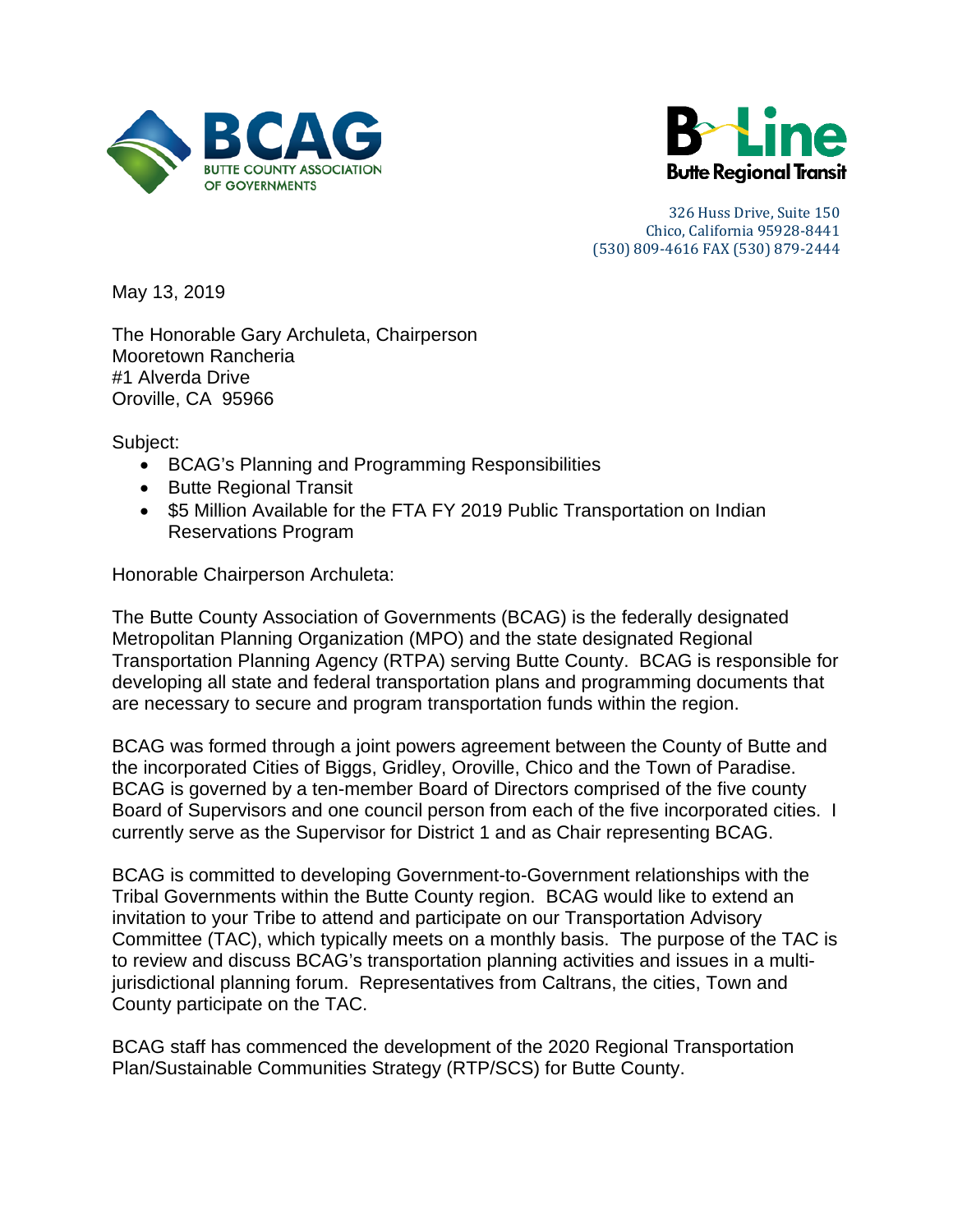Honorable Gary Archuleta May 13, 2019 Page 2

\_\_\_\_\_\_\_\_\_\_\_\_\_\_\_\_\_\_\_\_

This is a federally required long-range transportation planning document that is updated every four years. The purpose of this document is to identify Butte County's long-term transportation needs for all travel modes. The RTP/SCS will cover the period between 2020 and 2040. All projects selected for programming into the Regional Transportation Improvement Program (RTIP) and the Federal Transportation Improvement Program (FTIP) are required to be included in the RTP.

BCAG is also responsible for preparing, adopting and submitting a Federal Transportation Improvement Program (FTIP) to [Caltrans,](http://www.dot.ca.gov/) the Federal Highway Administration [\(FHWA\)](http://www.fhwa.dot.gov/tea21/), and the Federal Transit Administration [\(FTA\)](http://www.fta.dot.gov/). The FTIP is a programming document that identifies all transportation projects and programs that are funded with federal transportation funds or require some type of approval from the FHWA or FTA in Butte County. This programming document covers a four federal fiscal year cycle and is updated every two years. Projects identified in the FTIP typically include:

- streets and roads
- highways
- transit
- safety
- bridge reconstruction
- active transportation projects (federally funded bike and pedestrian projects)
- other programs that receive federal dollars or require some type of federal approval

As we develop and update BCAG's RTP/SCS and short-range programming documents, **we welcome any input you may have**. **BCAG would welcome the opportunity for staff to provide your Tribe with a workshop on these activities or any other item concerning BCAG at your convenience**. For your awareness, BCAG owns and operates Butte Regional Transit as well.

All material concerning these items are posted on the Internet at BCAG's website at: <http://www.bcag.org/> as they are developed.

For your information, the Federal Transit Administration (FTA) recently announced \$5 million in FY 2019 Public Transportation on Indian Reservations Program funds. The primary purpose of the competitive program is to support planning, capital, and, in limited circumstances, operating assistance for tribal public transit services. For more information, please visit FTA's website here:

[https://www.transit.dot.gov/funding/applying/notices-funding/public-transportation](https://www.transit.dot.gov/funding/applying/notices-funding/public-transportation-indian-reservations-program-fy-2019-notice)[indian-reservations-program-fy-2019-notice](https://www.transit.dot.gov/funding/applying/notices-funding/public-transportation-indian-reservations-program-fy-2019-notice)

**BCAG would welcome the opportunity for staff to provide your Tribe with a workshop on these activities or any other item concerning BCAG at your convenience**. For your awareness, BCAG owns and operates Butte Regional Transit as well.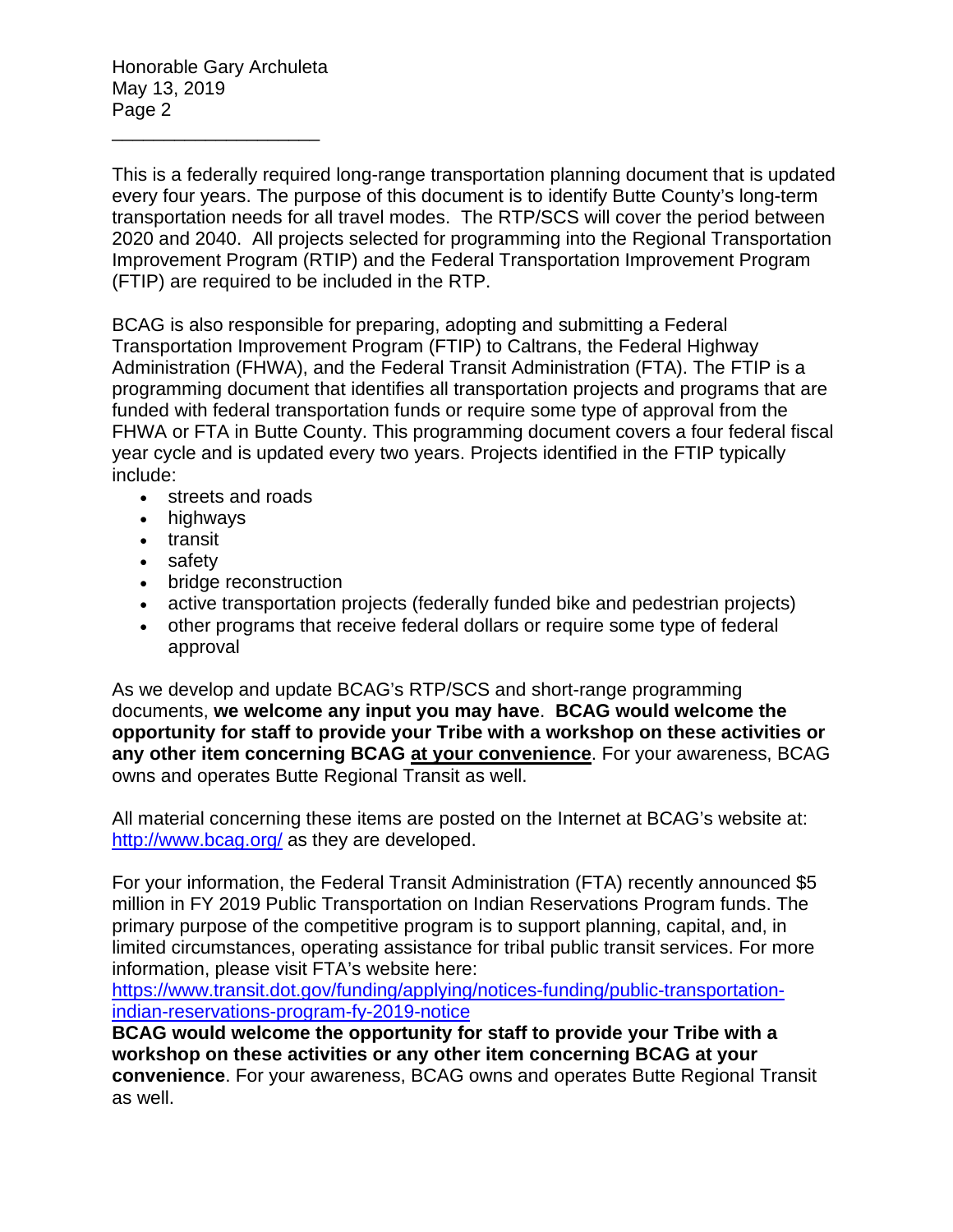Honorable Gary Archuleta May 13, 2019 Page 3

\_\_\_\_\_\_\_\_\_\_\_\_\_\_\_\_\_\_\_\_

If you have any questions please give me a call or you can contact Mr. Jon Clark, Executive Director of BCAG at 530-809-4616, or Mr. Ivan Garcia, Transportation Programming Specialist at the same number or by email directly at [igarcia@bcag.org.](mailto:igarcia@bcag.org) We look forward to working with you.

Bill Connelly

Bill Connelly, Chair Butte County Association of Governments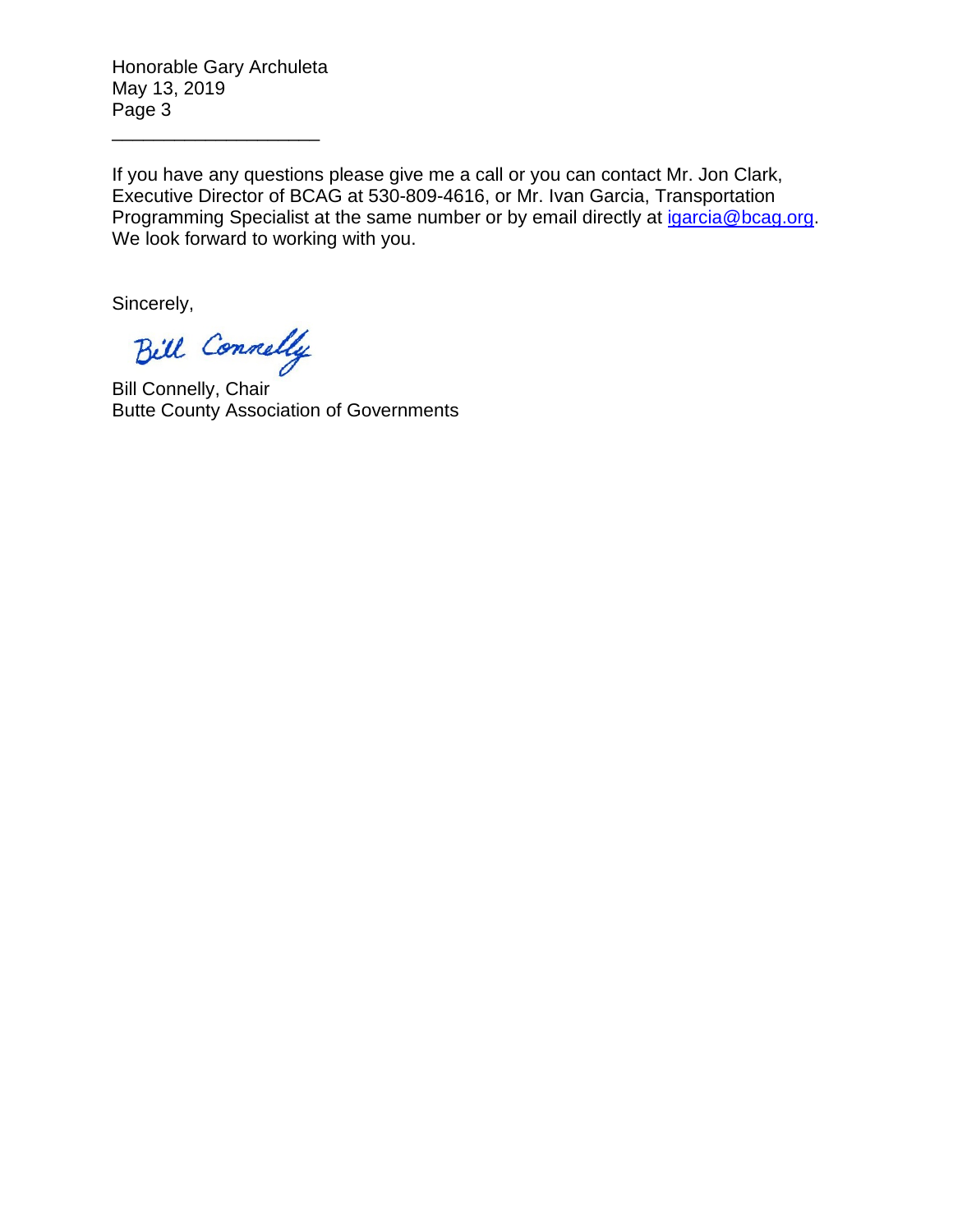



May 13, 2019

The Honorable Dennis Ramirez, Chairperson Mechoopda Indian Tribe of the Chico Rancheria 125 Mission Ranch Blvd. Chico, CA 95926

Subject:

- BCAG's Planning and Programming Responsibilities
- Butte Regional Transit
- \$5 Million Available for the FTA FY 2019 Public Transportation on Indian Reservations Program

Honorable Chairperson Ramirez:

The Butte County Association of Governments (BCAG) is the federally designated Metropolitan Planning Organization (MPO) and the state designated Regional Transportation Planning Agency (RTPA) serving Butte County. BCAG is responsible for developing all state and federal transportation plans and programming documents that are necessary to secure and program transportation funds within the region.

BCAG was formed through a joint powers agreement between the County of Butte and the incorporated Cities of Biggs, Gridley, Oroville, Chico and the Town of Paradise. BCAG is governed by a ten-member Board of Directors comprised of the five county Board of Supervisors and one council person from each of the five incorporated cities. I currently serve as the Supervisor for District 1 and as Chair representing BCAG.

BCAG is committed to developing Government-to-Government relationships with the Tribal Governments within the Butte County region. BCAG would like to extend an invitation to your Tribe to attend and participate on our Transportation Advisory Committee (TAC), which typically meets on a monthly basis. The purpose of the TAC is to review and discuss BCAG's transportation planning activities and issues in a multijurisdictional planning forum. Representatives from Caltrans, the cities, Town and County participate on the TAC.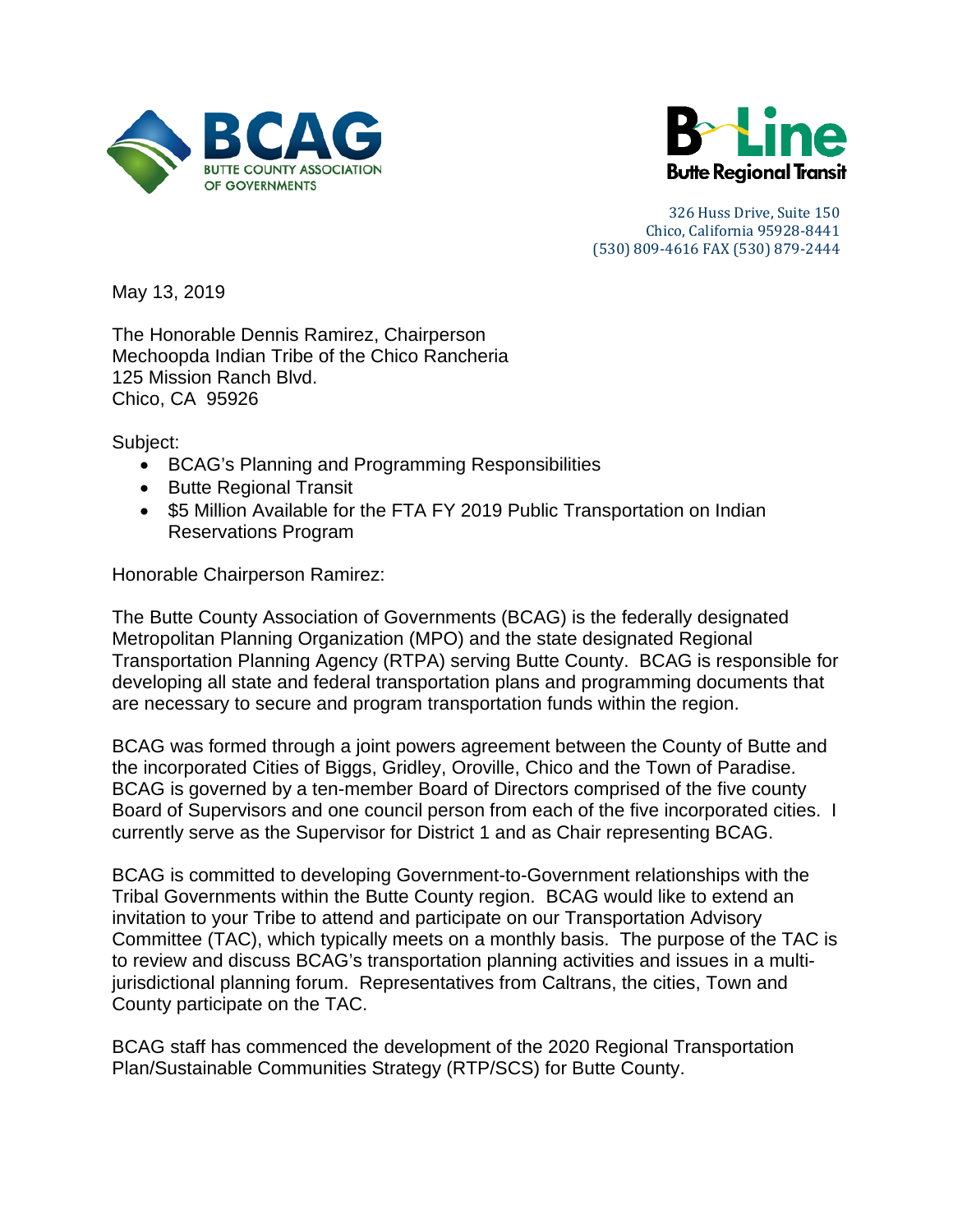Honorable Dennis Ramirez May 13, 2019 Page 2

\_\_\_\_\_\_\_\_\_\_\_\_\_\_\_\_\_\_\_\_

This is a federally required long-range transportation planning document that is updated every four years. The purpose of this document is to identify Butte County's long-term transportation needs for all travel modes. The RTP/SCS will cover the period between 2020 and 2040. All projects selected for programming into the Regional Transportation Improvement Program (RTIP) and the Federal Transportation Improvement Program (FTIP) are required to be included in the RTP.

BCAG is also responsible for preparing, adopting and submitting a Federal Transportation Improvement Program (FTIP) to [Caltrans,](http://www.dot.ca.gov/) the Federal Highway Administration [\(FHWA\)](http://www.fhwa.dot.gov/tea21/), and the Federal Transit Administration [\(FTA\)](http://www.fta.dot.gov/). The FTIP is a programming document that identifies all transportation projects and programs that are funded with federal transportation funds or require some type of approval from the FHWA or FTA in Butte County. This programming document covers a four federal fiscal year cycle and is updated every two years. Projects identified in the FTIP typically include:

- streets and roads
- highways
- transit
- safety
- bridge reconstruction
- active transportation projects (federally funded bike and pedestrian projects)
- other programs that receive federal dollars or require some type of federal approval

As we develop and update BCAG's RTP/SCS and short-range programming documents, **we welcome any input you may have**. **BCAG would welcome the opportunity for staff to provide your Tribe with a workshop on these activities or any other item concerning BCAG at your convenience**. For your awareness, BCAG owns and operates Butte Regional Transit as well.

All material concerning these items are posted on the Internet at BCAG's website at: <http://www.bcag.org/> as they are developed.

For your information, the Federal Transit Administration (FTA) recently announced \$5 million in FY 2019 Public Transportation on Indian Reservations Program funds. The primary purpose of the competitive program is to support planning, capital, and, in limited circumstances, operating assistance for tribal public transit services. For more information, please visit FTA's website here: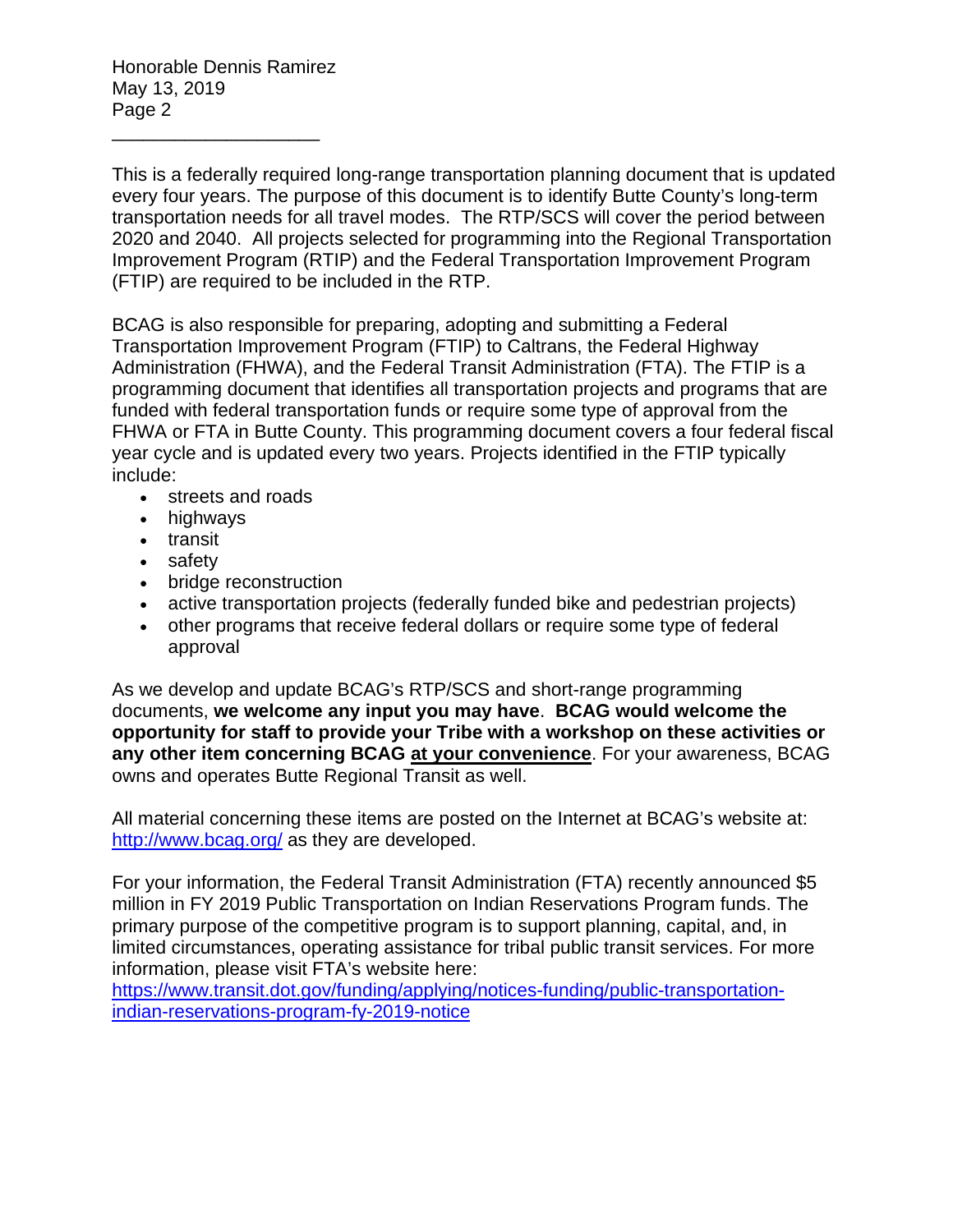Honorable Dennis Ramirez May 13, 2019 Page 3

\_\_\_\_\_\_\_\_\_\_\_\_\_\_\_\_\_\_\_\_

If you have any questions please give me a call or you can contact Mr. Jon Clark, Executive Director of BCAG at 530-809-4616, or Mr. Ivan Garcia, Transportation Programming Specialist at the same number or by email directly at [igarcia@bcag.org.](mailto:igarcia@bcag.org) We look forward to working with you.

Bill Connelly

Bill Connelly, Chair Butte County Association of Governments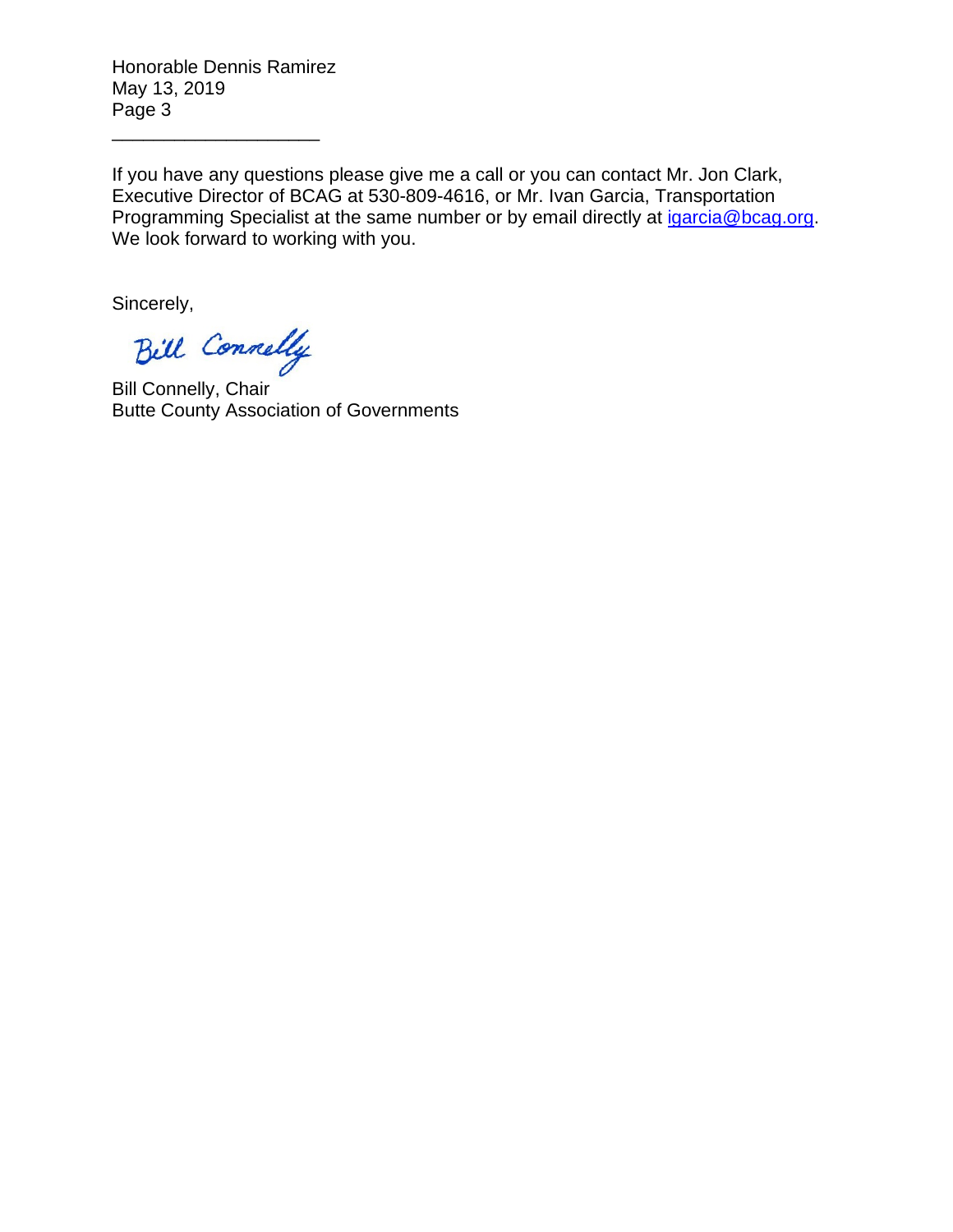



May 13, 2019

The Honorable Patsy Seek, Chairperson KonKow Valley Band of Maidu Indians 1185 18th Street Oroville, CA 95965

Subject:

- BCAG's Planning and Programming Responsibilities
- Butte Regional Transit
- \$5 Million Available for the FTA FY 2019 Public Transportation on Indian Reservations Program

Honorable Chairperson Seek:

The Butte County Association of Governments (BCAG) is the federally designated Metropolitan Planning Organization (MPO) and the state designated Regional Transportation Planning Agency (RTPA) serving Butte County. BCAG is responsible for developing all state and federal transportation plans and programming documents that are necessary to secure and program transportation funds within the region.

BCAG was formed through a joint powers agreement between the County of Butte and the incorporated Cities of Biggs, Gridley, Oroville, Chico and the Town of Paradise. BCAG is governed by a ten-member Board of Directors comprised of the five county Board of Supervisors and one council person from each of the five incorporated cities. I currently serve as the Supervisor for District 1 and as Chair representing BCAG.

BCAG is committed to developing Government-to-Government relationships with the Tribal Governments within the Butte County region. BCAG would like to extend an invitation to your Tribe to attend and participate on our Transportation Advisory Committee (TAC), which typically meets on a monthly basis. The purpose of the TAC is to review and discuss BCAG's transportation planning activities and issues in a multijurisdictional planning forum. Representatives from Caltrans, the cities, Town and County participate on the TAC. BCAG staff has commenced the development of the 2020 Regional Transportation Plan/Sustainable Communities Strategy (RTP/SCS) for Butte County.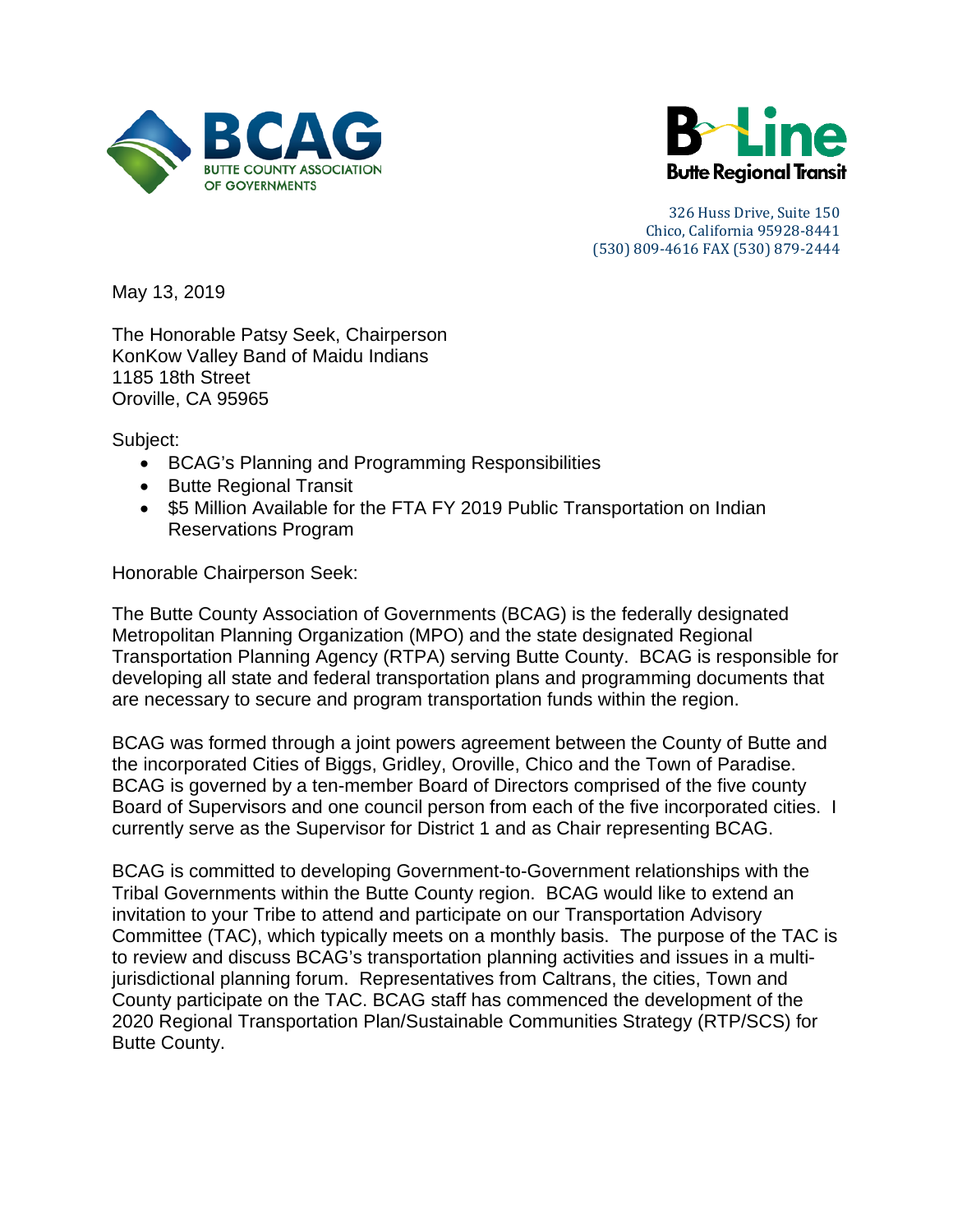Honorable Patsy Seek May 13, 2019 Page 2

\_\_\_\_\_\_\_\_\_\_\_\_\_\_\_\_\_\_\_\_

This is a federally required long-range transportation planning document that is updated every four years. The purpose of this document is to identify Butte County's long-term transportation needs for all travel modes. The RTP/SCS will cover the period between 2020 and 2040. All projects selected for programming into the Regional Transportation Improvement Program (RTIP) and the Federal Transportation Improvement Program (FTIP) are required to be included in the RTP.

BCAG is also responsible for preparing, adopting and submitting a Federal Transportation Improvement Program (FTIP) to [Caltrans,](http://www.dot.ca.gov/) the Federal Highway Administration [\(FHWA\)](http://www.fhwa.dot.gov/tea21/), and the Federal Transit Administration [\(FTA\)](http://www.fta.dot.gov/). The FTIP is a programming document that identifies all transportation projects and programs that are funded with federal transportation funds or require some type of approval from the FHWA or FTA in Butte County. This programming document covers a four federal fiscal year cycle and is updated every two years. Projects identified in the FTIP typically include:

- streets and roads
- highways
- transit
- safety
- bridge reconstruction
- active transportation projects (federally funded bike and pedestrian projects)
- other programs that receive federal dollars or require some type of federal approval

As we develop and update BCAG's RTP/SCS and short-range programming documents, **we welcome any input you may have**. **BCAG would welcome the opportunity for staff to provide your Tribe with a workshop on these activities or any other item concerning BCAG at your convenience**. For your awareness, BCAG owns and operates Butte Regional Transit as well.

All material concerning these items are posted on the Internet at BCAG's website at: <http://www.bcag.org/> as they are developed.

For your information, the Federal Transit Administration (FTA) recently announced \$5 million in FY 2019 Public Transportation on Indian Reservations Program funds. The primary purpose of the competitive program is to support planning, capital, and, in limited circumstances, operating assistance for tribal public transit services. For more information, please visit FTA's website here: